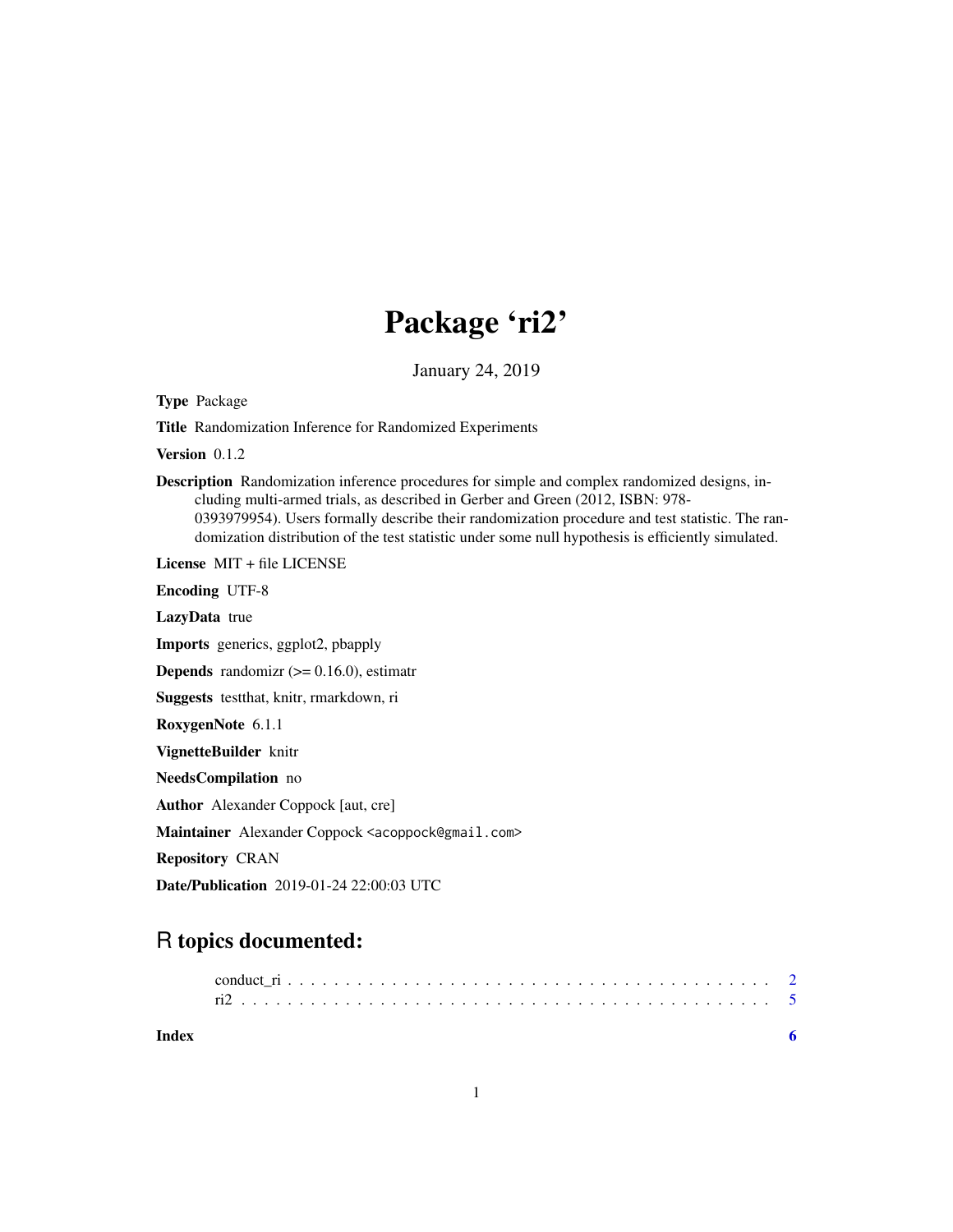<span id="page-1-0"></span>

#### Description

This function makes it easy to conduct three kinds of randomization inference.

#### Usage

```
conduct_ri(formula = NULL, model_1 = NULL, model_2 = NULL,
  test_function = NULL, assignment = "Z", outcome = NULL,
  declaration = NULL, sharp_hypothesis = 0, studentize = FALSE,
  IPW = TRUE, IPW_weights = NULL, sampling_weights = NULL,
 permutation_matrix = NULL, data, sims = 1000, progress_bar = FALSE,
  p = "two-tailed")
```
#### Arguments

| formula          | an object of class formula, as in $1m$ . Use formula when conducting significance<br>tests of an Average Treatment Effect estimate under a sharp null hypothesis.<br>For the difference-in-means estimate, do not include covariates. For the OLS<br>covariate-adjusted estimate, include covariates.                                                                                                                                                   |
|------------------|---------------------------------------------------------------------------------------------------------------------------------------------------------------------------------------------------------------------------------------------------------------------------------------------------------------------------------------------------------------------------------------------------------------------------------------------------------|
| $model_1$        | an object of class formula, as in $1m$ . Models 1 and 2 must be "nested." model_1<br>should be the "restricted" model and model_2 should be the "unrestricted" model.                                                                                                                                                                                                                                                                                   |
| $model_2$        | an object of class formula, as in $\text{1m}$ . Models 1 and 2 must be "nested." model $\text{1}$<br>should be the "restricted" model and model_2 should be the "unrestricted" model.                                                                                                                                                                                                                                                                   |
| test_function    | A function that takes data and returns a scalar test statistic.                                                                                                                                                                                                                                                                                                                                                                                         |
| assignment       | a character string that indicates which variable is randomly assigned. Defaults<br>to $"Z"$ .                                                                                                                                                                                                                                                                                                                                                           |
| outcome          | a character string that indicates which variable is the outcome variable. Defaults<br>to NULL.                                                                                                                                                                                                                                                                                                                                                          |
| declaration      | A random assignment declaration, created by declare_ra.                                                                                                                                                                                                                                                                                                                                                                                                 |
| sharp_hypothesis |                                                                                                                                                                                                                                                                                                                                                                                                                                                         |
|                  | either a numeric scalar or a numeric vector of length k - 1, where k is the number<br>of treatment conditions. In a two-arm trial, this number is the *hypothesized*<br>difference between the treated and untreated potential potential outcomes for<br>each unit In a multi-arm trial, each number in the vector is the hypothesized<br>difference in potential outcomes between the baseline condition and each suc-<br>cessive treatment condition. |
| studentize       | logical, defaults to FALSE. Should the test statistic be the t-ratio rather than the<br>estimated ATE? T-ratios will be calculated using HC2 robust standard errors or<br>their clustered equivalent. CLUSTERING NOT YET IMPLEMENTED.                                                                                                                                                                                                                   |
| <b>IPW</b>       | logical, defaults to TRUE. Should inverse probability weights be calculated?                                                                                                                                                                                                                                                                                                                                                                            |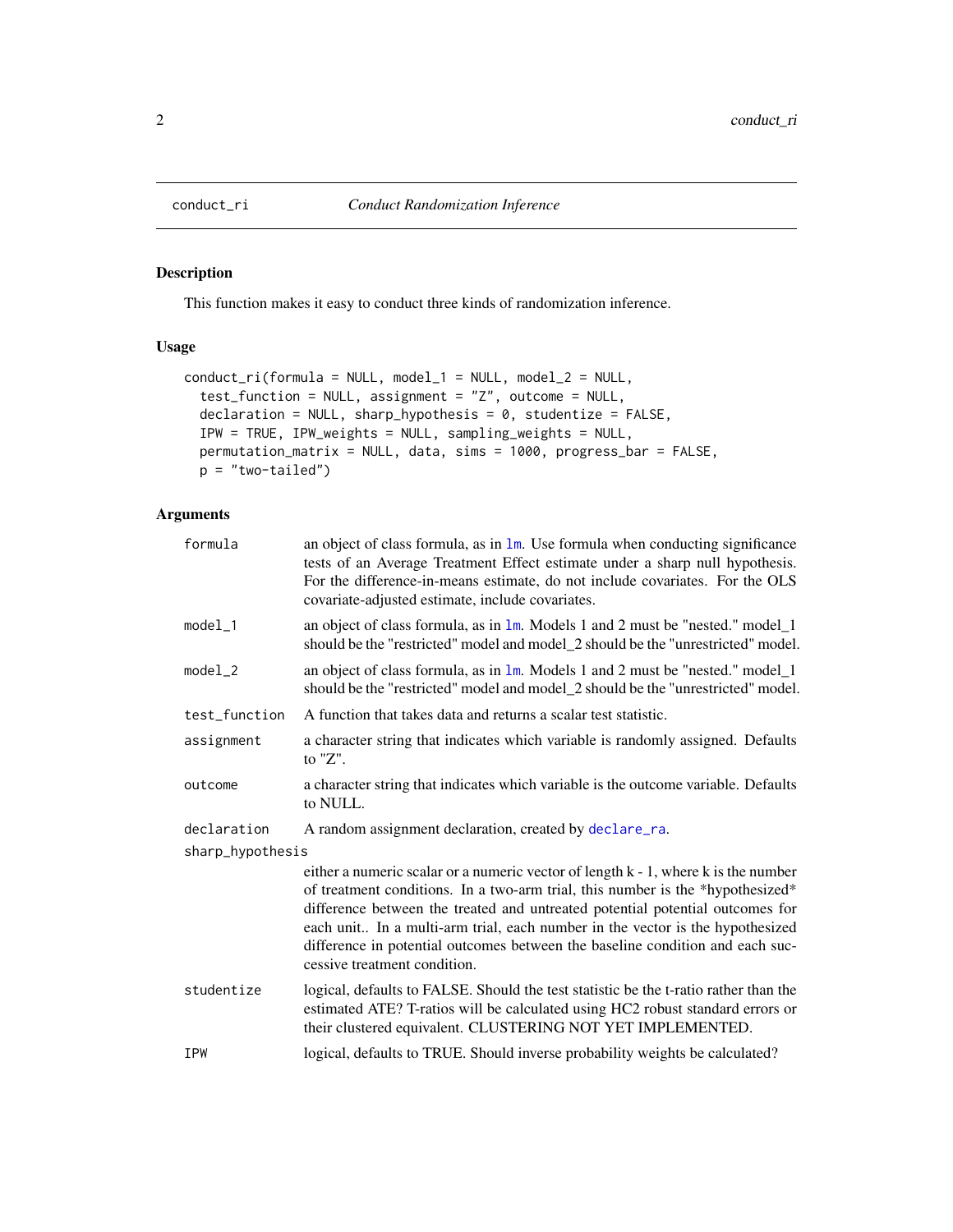#### <span id="page-2-0"></span>conduct\_ri 3

| IPW_weights        | a character string that indicates which variable is the existing inverse probabil-<br>ity weights vector. Usually unnecessary, as IPW weights will be incorporated |
|--------------------|--------------------------------------------------------------------------------------------------------------------------------------------------------------------|
|                    | automatically if IPW = TRUE. Defaults to NULL.                                                                                                                     |
| sampling_weights   |                                                                                                                                                                    |
|                    | a character string that indicates which variable is the sampling weights vector.                                                                                   |
|                    | Optional, defaults to NULL. NOT YET IMPLEMENTED                                                                                                                    |
| permutation_matrix |                                                                                                                                                                    |
|                    | An optional matrix of random assignments, typically created by obtain_permutation_matrix.                                                                          |
| data               | A data.frame.                                                                                                                                                      |
| sims               | the number of simulations. Defaults to 1000.                                                                                                                       |
| progress_bar       | logical, defaults to FALSE. Should a progress bar be displayed in the console?                                                                                     |
| p                  | Should "two-tailed", "upper", or "lower" p-values be reported? Defaults to "two-<br>tailed"                                                                        |

#### Details

1. Conduct hypothesis tests under the sharp null when the test statistic is the difference-in-means or covariate-adjusted average treatment effect estimate. 2. Conduct "ANOVA" style hypothesis tests, where the f-statistic from two nested models is the test statistic. This procedure is especially helpful when testing interaction terms under null of constant effects. 3. Arbitrary (scalar) test statistics

#### Examples

# Data from Gerber and Green Table 2.2

# Randomization Inference for the Average Treatment Effect

```
table_2.2 < -data.frame(d = c(1, 0, 0, 0, 0, 0, 1),
              y = c(15, 15, 20, 20, 10, 15, 30))
```

```
## Declare randomization procedure
declaration \leq declare_ra(N = 7, m = 2)
```

```
## Conduct Randomization Inference
out \leq conduct_ri(y \sim d,
                      declaration = declaration,
                      assignment = "d",sharp_hypothesis = 0,
```

```
data = table_2.2)
```

```
summary(out)
plot(out)
tidy(out)
```
# Randomization Inference for an Interaction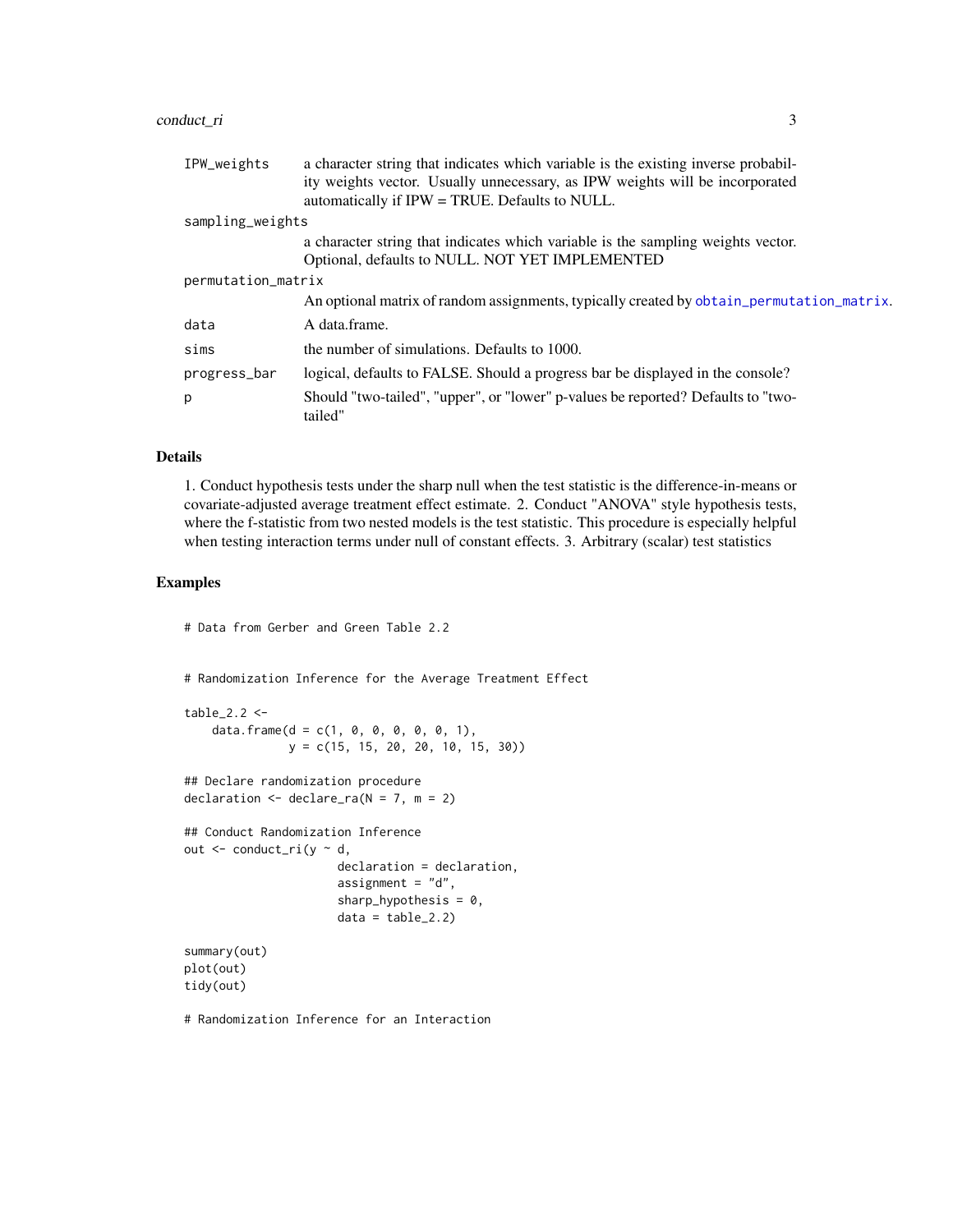```
N < - 100declaration \leq randomizr::declare_ra(N = N, m = 50)
Z <- randomizr::conduct_ra(declaration)
X \leftarrow \text{norm}(N)Y \le -0.9 \times X + 0.2 \times Z + 1 \times X \times Z + \text{rnorm}(N)dat <- data.frame(Y, X, Z)
ate_obs <- \text{coef}(\text{lm}(Y \sim Z, \text{ data = dat}))[2]out <-
  conduct_ri(
    model_1 = Y \sim Z + X,
    model_2 = Y \sim Z + X + Z \times X,
    declaration = declaration,
    assignment = "Z",
    sharp_hypothesis = ate_obs,
    data = dat, sims = 100\mathcal{L}plot(out)
summary(out)
summary(out, p = "two-tailed")
summary(out, p = "upper")
summary(out, p = "lower")tidy(out)
# Randomization Inference for arbitrary test statistics
## In this example we're conducting a randomization check (in this case, a balance test).
N < - 100declaration \leq randomizr::declare_ra(N = N, m = 50)
Z <- randomizr::conduct_ra(declaration)
X \leftarrow \text{norm}(N)Y \le -0.9 \times X + 0.2 \times Z + \text{rnorm}(N)dat <- data.frame(Y, X, Z)
balance_fun <- function(data) {
    f_stat <- summary(lm(Z \sim X, data = data))$f[1]
    names(f_stat) <- NULL
    return(f_stat)
}
## confirm function works as expected
balance_fun(dat)
## conduct randomization inference
out <-
```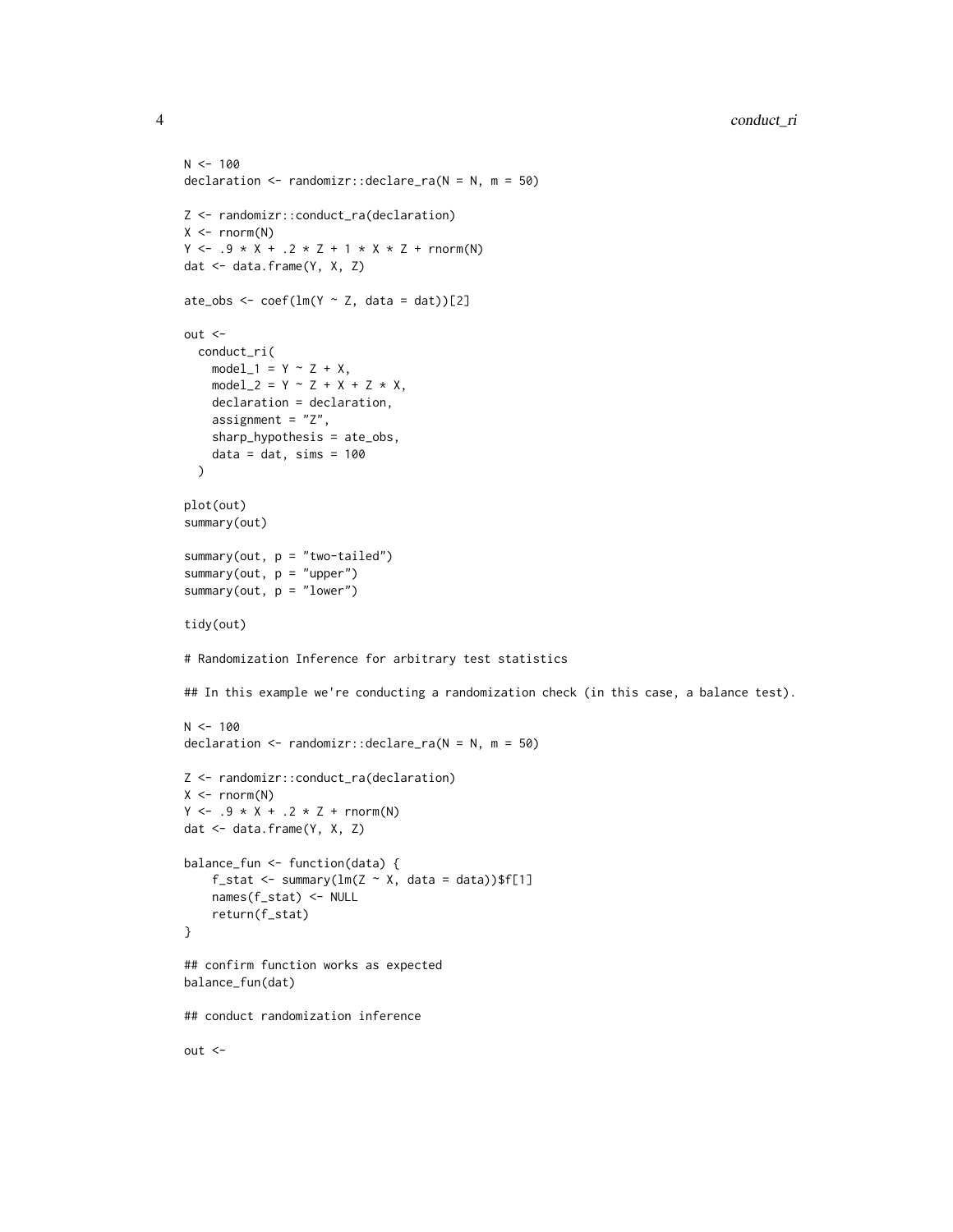```
conduct_ri(
    test_function = balance_fun,
    declaration = declaration,
    assignment = "Z",sharp_hypothesis = 0,
    data = dat, sims = 100\mathcal{L}plot(out)
summary(out)
tidy(out)
```
ri2 *ri2 package*

#### Description

Randomization Inference